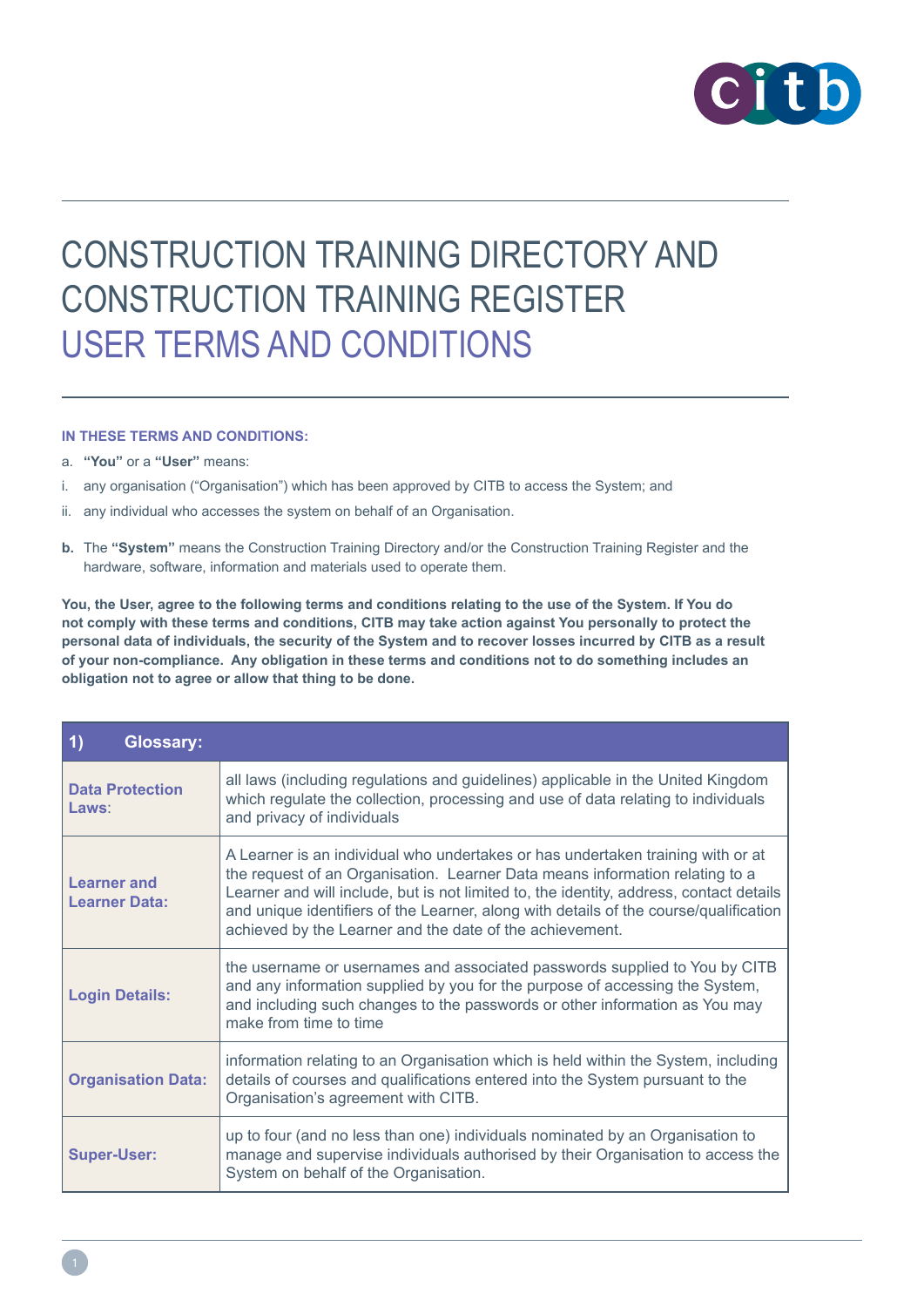# **2) Licence and Accessing the System**

- a) In consideration of Your compliance with these terms and conditions, CITB allows You to access the System to review, upload and make changes to the Learner Data and/or Organisation Data only for the purposes of and in accordance with the permissions granted to You or Your Organisation from time to time.
- b) You are not permitted to access the System unless You agree to be bound by these terms and conditions. If You access or (if You are an Organisation) if You authorise any person to access the system on Your behalf, You are deemed to have agreed to these terms and conditions.
- c) You undertake to keep confidential Your Login Details and not to allow any other person to use Your Login Details to access the System.
- d) All access to the System is logged and recorded and You and Your Organisation shall be responsible for any access using Your Login Details. You are advised to log out at end of each session.
- e) You are responsible for ensuring that you change Your password on a frequent basis to maintain confidentiality of Your Login Details.
- f) You shall change your password immediately in the event that you suspect or have reason to suspect that it may have been disclosed to or obtained by any third party.
- g) Access to the System by You as an individual shall only be undertaken for a valid business reason directly related to Your work with or for an Organisation and in accordance with the provisions of the agreement between CITB and Your Organisation. You must check with Your Organisation to find out the extent to which you may access and use the System. Any access or use of the System for any other purpose will be a material breach of the terms and conditions for which You and Your Organisation are responsible.
- h) You shall not breach or attempt to breach the security of the System. For the avoidance of doubt, if You are an individual, You shall not login using an account which has not been set up specifically for You and You shall not access, attempt to probe, scan or test the vulnerability of the System, or any associated network or authentication process, nor allow or facilitate any other person to do so.

### **3) Protecting Personal Data**

- a) The System contains personal data relating to Learners. You undertake to comply at all times and in all respects with the Data Protection Laws. Any breach of the Data Protection Laws by You will be a material breach of these terms and conditions.
- b) Where You are permitted to view and to make the Changes to the Learner Data relating to Learner's registered with Your Organisation you must do so only as required by CITB and in accordance with Your Organisation's agreement with CITB.
- c) You shall not use, copy, disclose, disseminate or in any other way transmit any Learner Data except with and to the extent of express prior written consent of CITB or the Learner to whom the Learner Data relates, or as otherwise required by law,.
- d) You shall use Learner Data only to the extent required or permitted by Your Organisation's agreement with CITB and these terms and conditions.
- e) You warrant, represent and undertake that You shall not:
	- i) Upload any file or data containing any virus, worm, Trojan horse or other malware; or
	- ii) Damage, disable or impair the operation of the System or attempt to gain any unauthorised access to it; or
	- iii) Store, distribute or transmit any material through the System that is unlawful, harmful, threatening, defamatory, obscene, infringing, harassing or racially or ethnically offensive; facilitates illegal activity; depicts sexually explicit images; or promotes unlawful violence, discrimination based on race, gender, colour, religious belief, sexual orientation, disability, or any other illegal activities; or
	- iv) Extract, copy or store locally any Learner Data.
- f) You shall use all reasonable endeavours to ensure that any information submitted to the System by You is complete and accurate as at the time of uploading.
- g) In the event that You become aware of any breach of security in relation to or unauthorised access to the System, You shall forthwith notify CITB.